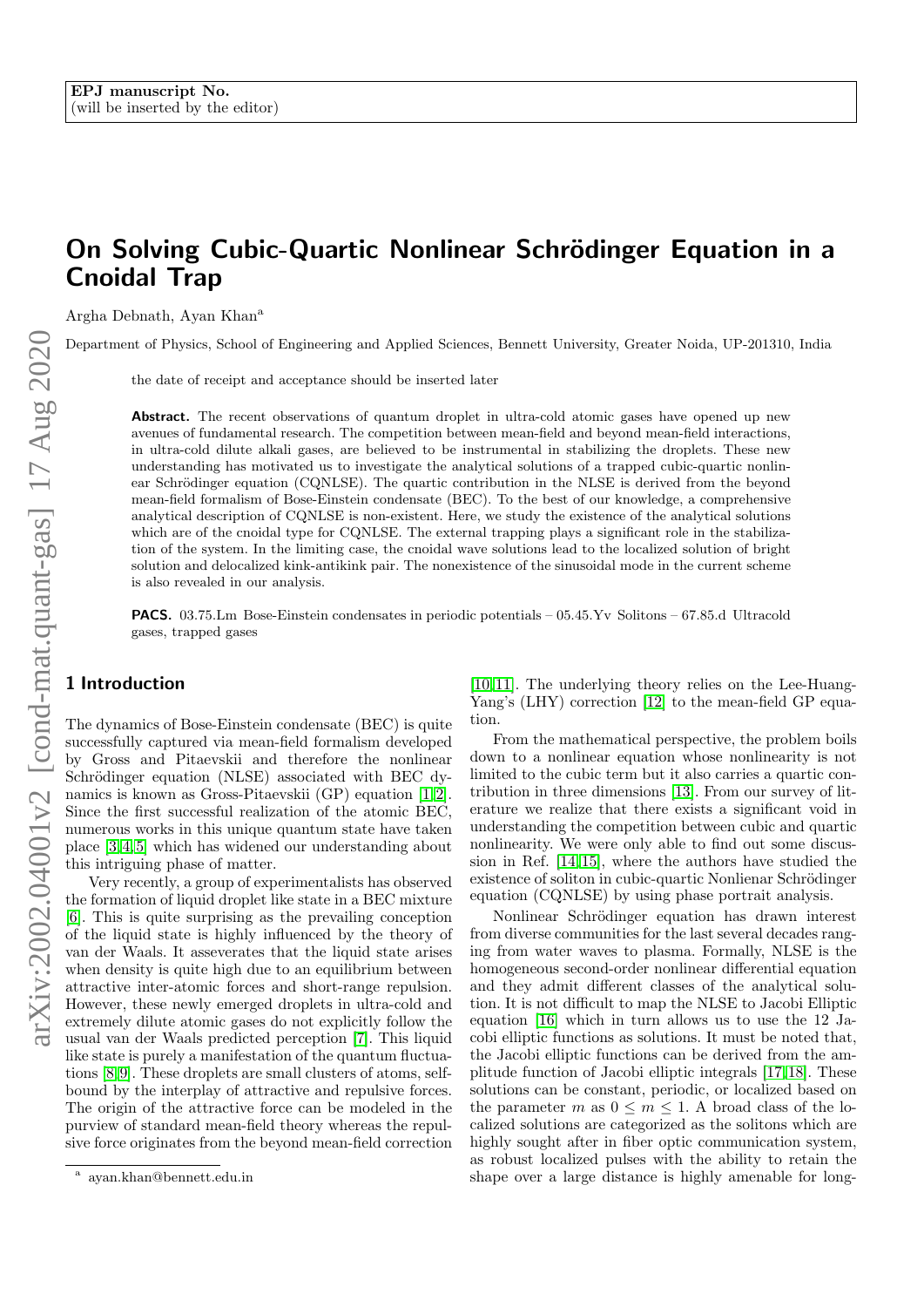distance communication [\[19\]](#page-5-18). Apart from this, one can also find solitons in bosonic and fermionic superfluids [\[20,](#page-5-19) [21,](#page-5-20) [22,](#page-5-21) [23,](#page-5-22) [24,](#page-5-23) [25\]](#page-5-24) where these localized matter waves can play an useful role in different fields such as atom lithography and atom optics.

In this article, our primary interest is to obtain analytical solutions for CQNLSE in a cigar-shaped BEC. The systematic dimensional reduction mechanism can be employed to reduce the  $3+1$  dimensional problem to a  $1+1$ dimensional problem. Using the prescription of Ref.[\[16\]](#page-5-15) we can actually reduce 3+1 dimensional CQNLSE described in Ref.[\[13\]](#page-5-12) to a quasi one-dimensional CQNLSE. Here, we will start from a trapped quasi one dimensional CQNLSE. We realize that the external trap plays a pivotal role in stabilizing the solution in quasi one-dimensional geometry.

Since regular NLSE posses cnoidal solutions [\[26\]](#page-5-25), therefore we first attempt to obtain a static cnoidal solution in CQNLSE which is trapped in a cnoidal potential. Later we will explicate the physical nature of the potential. In Sec. [2](#page-1-0) we derive the cnoidal solutions associated with a trapped CQNLSE. Here, we like to point out that, to the best of our knowledge these solutions are provided for the very first time. Next, we concentrate on the stability of the obtained solutions in Sec. [4](#page-3-0) and extend our analysis to traveling waves and show that our static analysis can be mapped in the dynamical system as well with suitable Galilean transformation in the moving frame. We elaborate on this description in Sec. [5.](#page-4-0) We draw our conclusion in Sec. [6.](#page-4-1)

# <span id="page-1-0"></span>2 Introduction to CQNLSE

Based on our discussion in the previous section, we realize that, understanding the interplay of cubic and quartic nonlinearity in a CQNLSE is the need of the hour. Though the recent experiments were performed for binary BEC [\[6\]](#page-5-5) and dipolar BEC [\[9\]](#page-5-8), we consider a CQNLSE in the presence of an external trap in a quasi one-dimensional geometry. Since, there exists a substantial void in the analytical description of the CQNLSE, we choose to start from the relatively simple one-dimensional geometry and provide necessary analytical insight. In this paper, our main is to obtain cnoidal solutions from the CQNLSE therefore we set the external potential trap such a way that it allows the cnoidal solution to stabilize. Our starting point can be noted as,

<span id="page-1-1"></span>
$$
i\frac{\partial\psi(x,t)}{\partial t} = -\mathcal{A}\frac{\partial^2\psi(x,t)}{\partial x^2} + \mathcal{B}|\psi(x,t)|^2\psi(x,t) + C|\psi(x,t)|^3\psi(x,t) + \mathcal{D}(x)\psi(x,t) \tag{1}
$$

Here,  $A$ ,  $B$  and  $C$  are coefficients. In GP equation  $A$  is equivalent to  $\hbar^2/2m$ , where as in nonlinear fiber optics it defines the dispersion.  $\beta$  and  $\beta$  are the strength of the nonlinearities, where  $\beta$  can be connected to the short range two-body s-wave scattering and  $\mathcal C$  defines the beyond mean field correction.  $D$  is the external potential. Here, we are interested in analyzing the static solutions and for that purpose we define,  $\psi(x,t) = \phi(x)e^{-i\mu t}$ . So, taking into account the above considerations, Eq.[\(1\)](#page-1-1) leads to,

<span id="page-1-2"></span>
$$
\frac{d^2\phi(x)}{dx^2} + \alpha\phi(x) - \beta|\phi(x)|^2\phi(x) - \gamma|\phi(x)|^3\phi(x) \n-\delta(x)\phi(x) = 0,
$$
\n(2)

where,  $\alpha = \mu/\mathcal{A}, \beta = \mathcal{B}/\mathcal{A}, \gamma = \mathcal{C}/\mathcal{A}$  and  $\delta(x) = \mathcal{D}(x)/\mathcal{A}.$ It must be noted that at this point, we are considering both the interactions (mean-field and beyond mean-field) as repulsive in nature. However, their exact characteristic can be understood after we obtain the exact solution.

## 3 Analytical Treatment of CQNLSE

From our prior knowledge about NLSE we know that, it is possible to map NLSE to Jacobi elliptic equation [\[16,](#page-5-15) [18\]](#page-5-17) which poses a variety of solutions in the form of 12 Jacobian elliptic functions [\[17\]](#page-5-16). We assume an ansatz in the form of cnoidal solution as  $Eq.(2)$  $Eq.(2)$  can be mapped to NLSE when the quartic nonlinearity is absent and no external force is applied. Since, cnoidal functions can lead to localized as well as sinusoidal modes based on the parameter value  $m$ , therefore, it is always beneficial if we can obtain a set of cnoidal solutions. We are primarily interested in finding the solutions in terms of the copolar trio, i.e., "cn", "sn" and "dn". Further, we know that the cnoidal functions at  $m = 0$  and 1 can be written as,  $cn(x, 0) = \cos x$ ,  $cn(x, 1) = sech x$ ,  $sn(x, 0) = \sin x$ ,  $\text{sn}(x, 1) = \tanh x, \ \text{dn}(x, 0) = 1 \ \text{and} \ \text{dn}(x, 1) = \text{sech } x.$ Moreover, the derivatives are defined as,  $\frac{d}{dx}$ sn $(x, m)$  = cn(x, m)dn(x, m),  $\frac{d}{dx}$ cn(x, m) = -sn(x, m)dn(x, m) and  $\frac{d}{dx}$ dn $(x,m) = -m \operatorname{sn}(x,m) \operatorname{cn}(x,m)$ . Hence, a careful evaluation of the above relations reveal that  $dn(x, 1)$ cn(x, 1), dn(x, 0) is constant and derivative of dn(x, 0) is zero. This allows us to concentrate only on "cn" and "sn" solutions without any loss of generality.

## "cn" solution

Let us define the first ansatz of the form  $\phi(z) = A +$  $B \text{cn}(z,m)$  where  $z = \zeta x$  and  $\zeta$  is the inverse of coherence length. We consider the external potential as  $\delta(z) = V_0 \text{cn}^3(z,m)$ , where  $V_0$  is the strength of the external potential. The external potential actually plays a crucial role in stabilizing the system against the competing nonlinearities. The potential can be induced by means of an optical laser field. At this point, we are not explicating the physical nature of the potential however, after obtaining the solution we will definitely do so. Due to the change of variable, Eq.[\(2\)](#page-1-2) modifies to

<span id="page-1-3"></span>
$$
\zeta^2 \frac{d^2 \phi(z)}{dz^2} + \alpha \phi(z) - \beta |\phi(z)|^2 \phi(z) - \gamma |\phi(z)|^3 \phi(z)
$$
  
-
$$
\delta(z)\phi(z) = 0.
$$
 (3)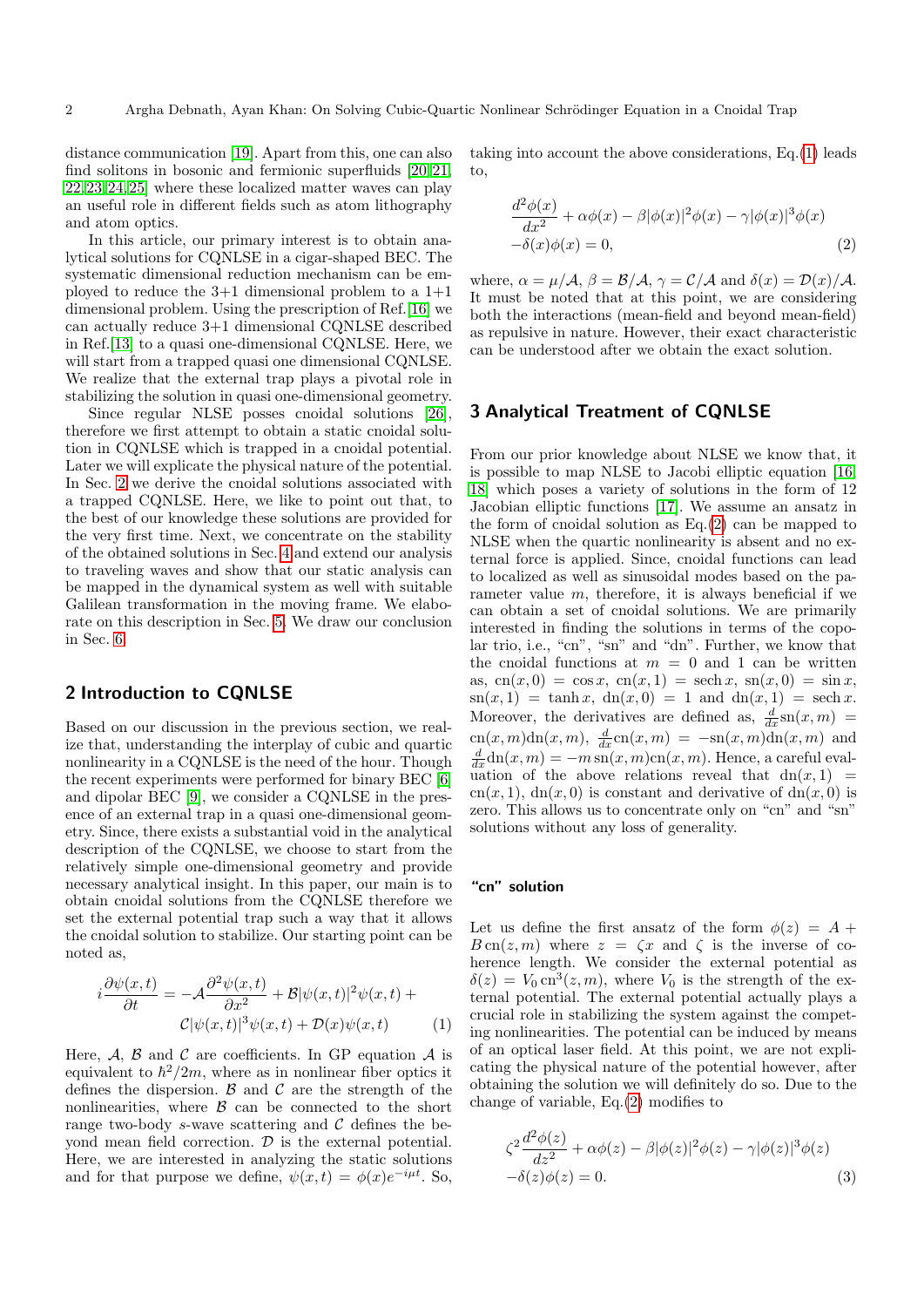

<span id="page-2-3"></span>Fig. 1. (Color Online) The dashed blue line in both the figures depicts two localized solutions representing Eq.[\(6\)](#page-2-0). The solid red line describes the potential profile which is similar to the Pöschl-Teller potential. In (a) we observe bright soliton like structure however, (b) describes exotic w-soliton. Here,  $\phi_0 =$  $\beta/2\gamma$  and  $V_0 = -\frac{\beta^3}{\gamma^2}$  $\overline{\gamma^2}$ 

Applying the ansatz in  $Eq.(3)$  $Eq.(3)$  we obtain a set consistency condition,

<span id="page-2-1"></span>
$$
A^{3}\gamma + A^{2}\beta - \alpha = 0
$$
  
\n
$$
4A^{3}\gamma + 3A^{2}\beta - \alpha - (2m - 1)\zeta^{2} = 0
$$
  
\n
$$
4AB^{3}\gamma + B^{3}\beta + 2m\zeta^{2} + AV_{0} = 0,
$$
  
\n
$$
A = -\frac{\beta}{2\gamma}, V_{0} = -B^{3}\gamma.
$$
\n(4)

Solving Eq.[\(4\)](#page-2-1) we obtain,  $\zeta = \frac{B\sqrt{\beta}}{2\sqrt{m}}$  $rac{B\sqrt{\beta}}{2\sqrt{m}}$  and  $B=\pm \frac{\beta}{\sqrt{4-\beta}}$  $4-\frac{2}{m}\gamma$ . Thus the strength of optical potential can now be evaluated as,  $V_0 = \mp \frac{\beta^3}{2\sqrt{2}(-1)^{1/2}}$  $rac{\beta^{\circ}}{2\sqrt{2}(\frac{-1+2m}{m})^{3/2}\gamma^2}$ . Hence, the solution is,

<span id="page-2-2"></span>
$$
\phi(z) = -\frac{\beta}{2\gamma} \left( 1 \mp \frac{\sqrt{2m}}{\sqrt{2m-1}} \text{cn}(z, m) \right). \tag{5}
$$

However, the solution is acceptable if and only if,  $\beta^3$  –  $8\alpha\gamma^2 = 0$ . It must be noted that the mean-field interaction is repulsive otherwise, the coherence length will be complex which is totally undesirable. However, cnoidal solution does exist for repulsive as well as attractive beyond mean-field interaction. This counter intuitive situation is supported solely by the external potential. From Eq.[\(5\)](#page-2-2) we observe that the solution does not exist for  $m = 1/2$ and  $m = 0$  leads to constant solution. Hence, a sinusoidal solution or " $cos(x)$ " /" $sin(x)$ " type of solution cannot be obtained in this framework. In summary, we can conclude that it is possible to obtain a localized solution corresponding to  $m = 1$  however, the sinusoidal mode corresponding to  $m = 0$  is absent.

#### Localized Solution

As discussed in the previous section, the cnoidal "cn" solution indicates the existence of localized modes as the solution exists for  $m = 1$ . Hence, from Eq.[\(5\)](#page-2-2) we can write the solution as,

<span id="page-2-0"></span>
$$
\phi(z) = -\frac{\beta}{2\gamma} \left( 1 \mp \sqrt{2} \mathrm{sech}(z) \right). \tag{6}
$$

The external potential necessary to support the solution turns out to be  $\delta(z) = -\frac{\beta^3}{2\sqrt{2}}$  $\frac{\beta^3}{2\sqrt{2}\gamma^2}$ sech<sup>3</sup>(*z*). In Fig[.1](#page-2-3) we describe both solutions along with the potential profile. It must be noted that the Pöschl-Teller like potential (it must also be noted that, regular Pöschl-Teller type potential is  $\propto$  sech<sup>2</sup>(*z*), whereas here the potential is  $\propto$  sech<sup>3</sup>(*z*)) actually allows to stabilize the localized solution as it is evident from the figures. Using  $B = -\frac{\beta}{\sqrt{6}}$  $\frac{\beta}{2\gamma}$  we obtain bright soliton-like profile. However, contrary to the common perception, here we observe a non zero background density of the bright soliton. As  $z \to \pm \infty$ ,  $|\phi(z)|^2 \to \beta^2/4\gamma^2$ . Since two-body short-range interaction  $(\beta)$  and the beyond mean-field contribution  $(\gamma)$  are related to the scaled chemical potential ( $\alpha$ ) via  $\beta^3 = 8\alpha\gamma^2$ , therefore we can actually relate the background density in terms of the scaled chemical potential as noted in Ref. [\[27,](#page-5-26) [28\]](#page-5-27). Similarly, we also obtained w-soliton for  $B = \frac{\beta}{\sqrt{6}}$  $\frac{\beta}{2\gamma}$  having a background density of  $\beta^2/4\gamma^2$ . The emergence of w-soliton is a manifestation of the competition between the interactions and its coupling with the trap. Similar observation has already been reported for strong coupling BEC [\[29\]](#page-5-28). The normalization of the system is defined as  $\int_{-\infty}^{\infty} |\phi(z)|^2 dz = N$ which leads to  $N = \frac{(1+\pi/\sqrt{2})\beta^2}{\gamma^2}$  and  $\frac{(\pi/\sqrt{2}-1)\beta^2}{\gamma^2}$  corresponding to Fig.  $1(a)$  and (b) respectively. However, as particle number is always positive therefore the w-soliton solution is not physically acceptable.

## "sn" solution

Next we use,  $\phi(z) = A + B \sin(z, m)$  as ansatz and  $\delta(z) =$  $V_0$  sn<sup>3</sup> $(z, m)$ . Applying the ansatz and the cnoidal potenv<sub>0</sub> sh (z, *m*). Tipplying the ansatz and the choical potential in Eq.[\(2\)](#page-1-2), we obtain,  $A = -\beta/2\gamma$ ,  $\alpha = \frac{\beta^3}{8\gamma^2}$ ,  $\zeta = \frac{iB\sqrt{\beta}}{2\sqrt{m}}$  $\frac{\partial B\sqrt{\beta}}{2\sqrt{m}},$  $B = \pm \frac{\beta \sqrt{m}}{2 \sqrt{m+1}}$  $\frac{\beta\sqrt{m}}{2\sqrt{m+1}\gamma}$  and  $V_0 = \frac{\beta^3 m^{3/2}}{8(m+1)^{3/2}}$  $\frac{\beta^{\circ}m^{\circ/2}}{8(m+1)^{3/2}\gamma^2}$ . Here also we observe that for  $m = 0$  the coherence length reduces to zero as  $\zeta \to \infty$  which implies nonexistence of sinusoidal modes. However, the two-body scattering length must be negative or attractive otherwise the coherence length will be an imaginary quantity. Hence, the cnoidal wave solution reads,

<span id="page-2-4"></span>
$$
\phi(z) = -\frac{\beta}{2\gamma} \left( 1 \mp \frac{\sqrt{m}}{\sqrt{m+1}} \mathrm{sn}(z, m) \right). \tag{7}
$$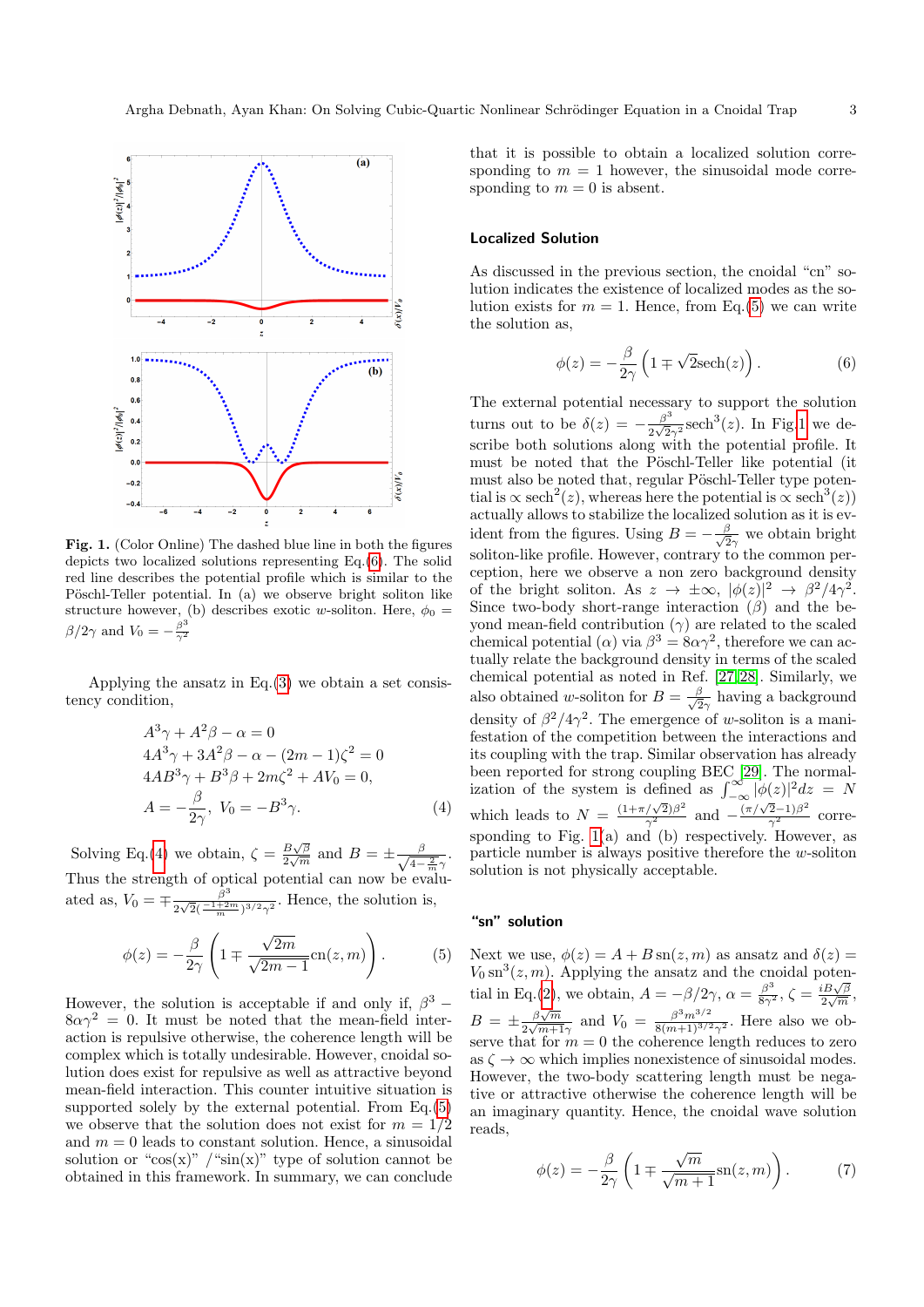

<span id="page-3-1"></span>Fig. 2. (Color Online) The figure depicts periodic behavior of "sn" solution for  $m = 1/2$ . The dashed blue line depicts  $\phi_{+}(z)$  solution and the red solid line corresponds to the  $\phi_{-}(z)$ solution from Eq.[\(7\)](#page-2-4). Here,  $|\phi_0|^2 = \beta^2/4\gamma^2$ .



<span id="page-3-2"></span>Fig. 3. (Color Online) The figure depicts kink and anti-kink solution obtained from Eq.[\(7\)](#page-2-4). Here,  $|\phi_0|^2 = \beta^2/4\gamma^2$ .

Contrary to the "cn" solution, we observe that "sn" solution yields nontrivial result for all values of  $m$  except  $m = 0$  where the solution assimilates in the constant background. Fig[.2](#page-3-1) describes the behavior of the two solutions for  $m = 1/2$ . The red solid line corresponds to  $1 - \frac{\sqrt{m}}{\sqrt{m+1}} \text{sn}(z, m)$  and the blue dashed line depicts  $1 + \frac{\sqrt{m}}{\sqrt{m+1}} \text{sn}(z, m)$ . We note these two solutions as  $\phi_-(z)$ and  $\phi_+(z)$  respectively. At  $m=1$  limit we yield kink-anti kink solution as described in Fig[.3.](#page-3-2) Kink and anti-kink solitons are common in the context of Sine-Gordon (SG) equation [\[30\]](#page-5-29). A common occurrence of Kink solution can be obtained in a ferromagnet describing the domain wall between two distinct spin domains. The magnetic spin rotates from one orientation in one domain to the opposite orientation in the adjacent domain. The transition region between the two opposite spins is called the Bloch wall. Under the influence of an applied magnetic field, the Bloch wall can propagate according to the Sine-Gordon equation thereby yielding a Kink solution. Albeit, the current nonlinear system is not same as the SG equation, nevertheless the solution boils down to the kink and anti-kink pair.



<span id="page-3-4"></span>**Fig. 4.** (Color Online) Variation of effective force  $F(z)$ . Here, we have chosen an arbitrary value of  $\beta = -1$  and magnitude of  $\gamma$  is half the magnitude of  $\beta$  without loss of any generality.

#### <span id="page-3-0"></span>4 Stability

In the previous section, we have elaborated the existence of different types of solitonic solutions. The main objective of this section is to investigate the stability of the obtained soliton solutions. Here, we plan to employ the well-known Vakhitov-Kolokolov (VK) criterion [\[31\]](#page-5-30) for the localized solutions. The VK criterion has been widely used in determining the stability of the solutions of the NLSE, which predicts the parameter regime in the chemical potential where the solitons amplitude can grow or decay exponentially [\[28,](#page-5-27) [29,](#page-5-28) [32\]](#page-5-31). The VK criterion states that a necessary stability condition is a positive slope in the dependence of the number of atoms on the chemical potential. If,  $\mathcal{N}_{\mu} = \partial N/\partial \mu > 0$ , the solution is found to be stable and for  $\mathcal{N}_{\mu} < 0$ , the solution is unstable. One must note that the condition  $\mathcal{N}_{\mu} = 0$  provides the instability threshold,  $\mu = \mu_{th}$  [\[32,](#page-5-31) [33,](#page-5-32) [34\]](#page-5-33).

It must be noted from Fig. [1](#page-2-3) the asymptotic value of the solution leads to a flat bulk region contrary to the usual single soliton solution of NLSE [\[27\]](#page-5-26). Hence the number of atoms in the condensate, after subtracting the suitable background, can be defined as,

<span id="page-3-3"></span>
$$
N = \int_{-\infty}^{\infty} (\rho - \rho_0) dx
$$
  
= 
$$
\frac{(1 + \pi/\sqrt{2})\beta^2}{\gamma^2}
$$
 for bright soliton (8)

$$
= -\frac{(\pi/\sqrt{2}-1)\beta^2}{\gamma^2} \quad \text{for } w \text{-soliton.} \tag{9}
$$

Naturally, Eq.[\(9\)](#page-3-3) is physically unacceptable hence we will concentrate on the stability of the bright soliton only. As  $\alpha$  is the scaled chemical potential we can calculate  $\mathcal{N}_\alpha$  =  $\frac{\partial N}{\partial \alpha}$  =  $8(1+\pi/\sqrt{2})$  $\frac{\pi/\sqrt{2}}{\beta}$ . Based on our previous discussion we know that  $\beta$  is always positive, hence  $\mathcal{N}_{\alpha}$  is also positive. This allows us to conclude that the bright soliton is stable under the linear stability analysis.

To determine the stability criterion for kink soliton we need to analyze the effective potential  $U(z)$  which can be computed from the fact  $\zeta^2 \frac{d^2 \phi(z)}{dz^2} = -\frac{dU(z)}{d\phi}$ . Here,  $U(z) = \frac{\alpha}{2} |\phi(z)|^2 - \frac{\beta}{4} |\phi(z)|^4 - \frac{\gamma}{5} |\phi(z)|^5 - \frac{V_0}{2} \text{sech}^3(z) |\phi(z)|^2.$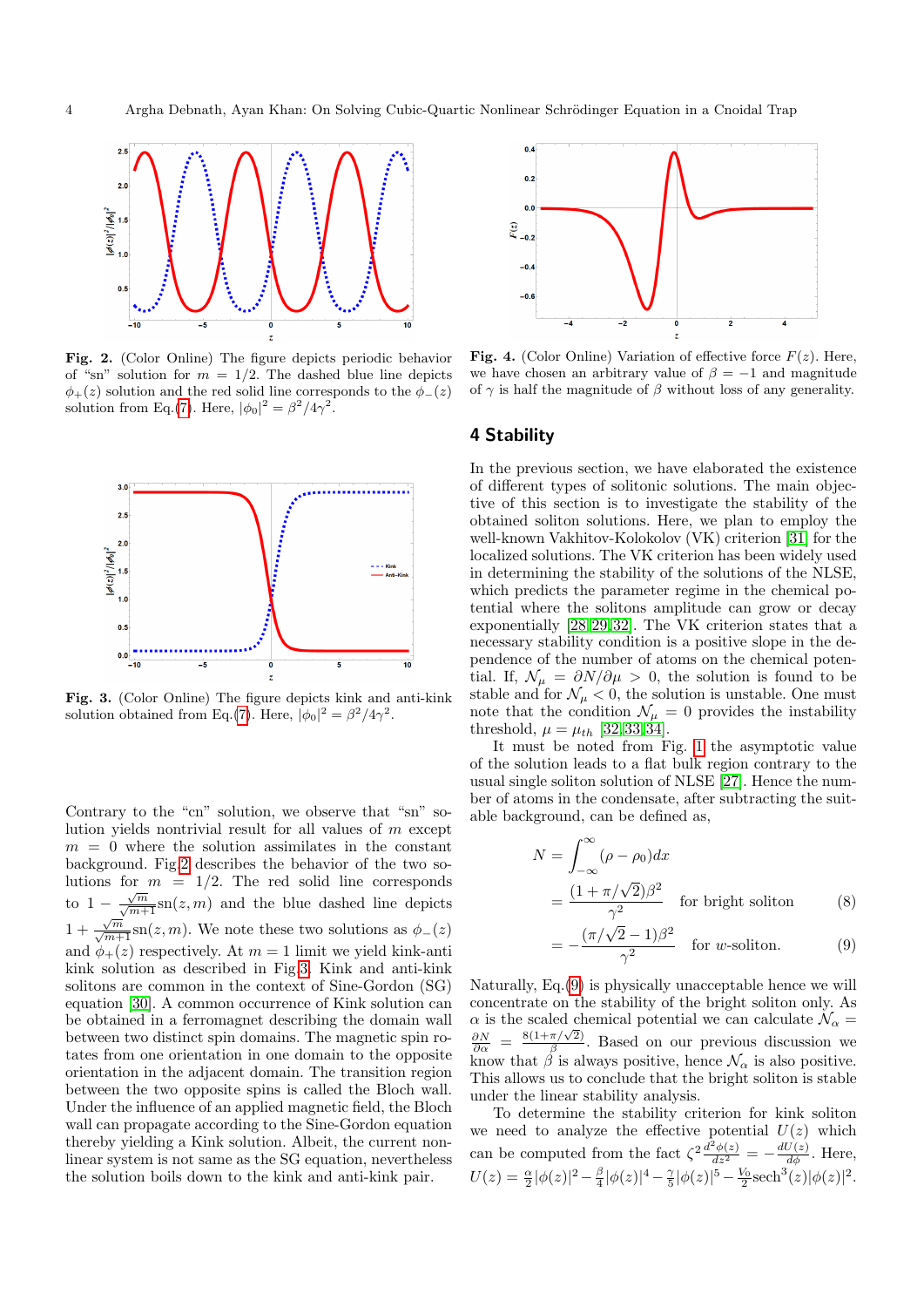To analyze the stability of the kink it is essential to calculate the effective force  $F(z)$  where  $F(z) = -dU(z)/dz$ . One can now determine the stability of the kink by analyzing the zeros of  $F(z)$  which can be noted from the Fig[.4.](#page-3-4) Let  $z_c$  corresponds to one such point, i.e.,  $F(z_c) = 0$ . If  $F(z) < 0$  for  $z < z_c$  and  $F(z) > 0$  for  $z > z_c$  then  $z = z_c$ is a stable equilibrium position for the kink. Here, we find the zeroes of  $F(z)$  lies at  $z_1 = -0.47$  and  $z_2 = 0.48$ . Further, we see that,  $F(z) < 0$  for  $z < z_1$  and  $F(z) > 0$  for  $z > z_1$ . Thus  $z = z_1$  is a stable equilibrium position for the kink, whereas at  $z > z_2$ ,  $F(z) < 0$  and  $F(z) > 0$  for  $z < z_2$ . Hence, we can conclude that the kink is in unstable equilibrium at  $z = z_2$ . In other words, the point  $z_c$  where  $F(z)$  changes the sign correspond to the equilibrium positions with  $\frac{dF(z)}{dz}|_{z=z_c} > 0$  being the stability criterion. Hence, the stability condition for the anti-kink can be noted as  $\frac{dF(z)}{dz}|_{z=z_c} < 0$  [\[35\]](#page-5-34).

# <span id="page-4-0"></span>5 Traveling Solution

In this paper, we have mainly focused on static solitonic solution for CQNLSE however in this section we like to explicate on the traveling solutions which are akin to the static counterpart. Starting from Eq.[\(1\)](#page-1-1), we consider  $\psi(x,t) = \rho(x,t)e^{\theta(x,t)-i\mu t}$ . However, we are interested in the real envelop solution at this point, hence the amplitude  $(\rho(x,t))$  and the phase  $(\theta(x,t))$  functions are real. Insert-ing the ansatz in Eq.[\(1\)](#page-1-1) we can decompose it in  $a+ib=0$ form so that we can separately investigate  $a = 0$  and  $b = 0$ equation which we name as real and imaginary equation respectively. The imaginary equation will read,

<span id="page-4-2"></span>
$$
-\mathcal{A}\left(2\frac{\partial\theta}{\partial x}\frac{\partial\rho}{\partial x} + \frac{\partial^2\theta}{\partial x^2}\rho\right) = \frac{\partial\rho}{\partial t}
$$

$$
\frac{\partial}{\partial\xi}\left(-u\rho^2 + \mathcal{A}\theta_{\xi}\rho^2\right) = 0
$$

$$
\frac{u}{\mathcal{A}} + \frac{C_0}{\mathcal{A}\rho^2} = \theta_{\xi}.
$$
(10)

Here,  $\xi = x - ut$  describes the center of mass frame which is moving with a velocity u with respect to the lab frame and  $C_0$  is the integration constant. If phase and amplitude are not coupled then we can safely set  $C_0 = 0$ . Using Eq.[\(10\)](#page-4-2) we can now write the real equation such that,

<span id="page-4-3"></span>
$$
-\mathcal{A}\left(\frac{d^2\rho}{d\xi^2} - \theta_\xi^2\rho\right) + \mathcal{B}\rho^3(\xi) + \mathcal{C}\rho^4(\xi) + \mathcal{D}(\xi)\rho(\xi) = \mu\rho,
$$
  

$$
\frac{d^2\rho(\xi)}{d\xi^2} + \tilde{\alpha}\rho(\xi) - \beta\rho^3(\xi) - \gamma\rho^4(\xi) - \delta(\xi)\rho(\xi) = 0,
$$
  
(11)

where  $\tilde{\alpha} = \mu - u^2/\mathcal{A}$ . Here, we have also translated the external potential to the center of mass frame from the lab frame following the recipe suggested in Ref.[\[36\]](#page-5-35). If we define the dimensionless length scale as  $\eta = \zeta \xi$ , where  $\zeta^{-1}$ is the coherence length, then  $Eq.(11)$  $Eq.(11)$  can be rewritten as,

<span id="page-4-4"></span>
$$
\zeta^2 \frac{d^2 \rho(\eta)}{d\eta^2} + \tilde{\alpha}\rho(\eta) - \beta \rho^3(\eta) - \gamma \rho^4(\eta) - \delta(\eta)\rho(\eta) = 0.
$$

(12)

Now, it must be noted that Eq. $(12)$  is very much similar to Eq.[\(3\)](#page-1-3). Thus we can safely use the functional forms of the solutions obtained in the previous section except they are now in the co-moving frame.

## <span id="page-4-1"></span>6 Conclusion

Motivated by the recent application of CQNLSE in ultracold atomic gases to describe the liquid-like phase observed in the experiments over the last couple of years, we analyze the possibility of obtaining cnoidal solutions in CQNLSE under the influence of an external trap. To obtain the cnoidal solutions, it is necessary to choose the external potential as a nonlinear cnoidal function. Our analysis reveals that, with cubic and quartic interaction it is unlikely that we can obtain any sinusoidal mode however localized (sech) and delocalized (tanh) modes can be obtained. A bright soliton-like solution is obtained under the influence of a Pöschl-Teller like potential (not exact Pöschl-Teller potential). Though we obtained a unique  $w$ soliton, however it turns out that physically, the existence of this soliton is unlikely. An asymmetric step-like potential results delocalized solitons which are popularly known as kink and anti-kink. Further, we discuss the stability of these localized and delocalized solitons. Later we describe the prescription to extend our investigation, which is static in nature, to obtain dynamical solitary waves.

We must acknowledge that a detailed description regarding the droplet phase is of high interest, but it is beyond the purview of the current study. We will definitely come back to discuss the droplet formation in quasi one dimensional ultra-cold atomic gases very soon where our present understanding about the CQNLSE will play a major role. Considering the nascent stage of quantum liquid research we also expect our findings will be of high significance in analyzing this new phase of matter for the scientific community. This will enable us to characterize the droplets more precisely.

### Acknowledgement

AK, thanks Science and Engineering Research Board (SERB) under Department of Science and Technology (DST), India for the support provided through the project number CRG/2019/000108.

#### Author Contribution Statement

AK conceptualized the problem. AD carried out the basic calculations and afterwards both contributed equally in finalizing the results and writing the manuscript.